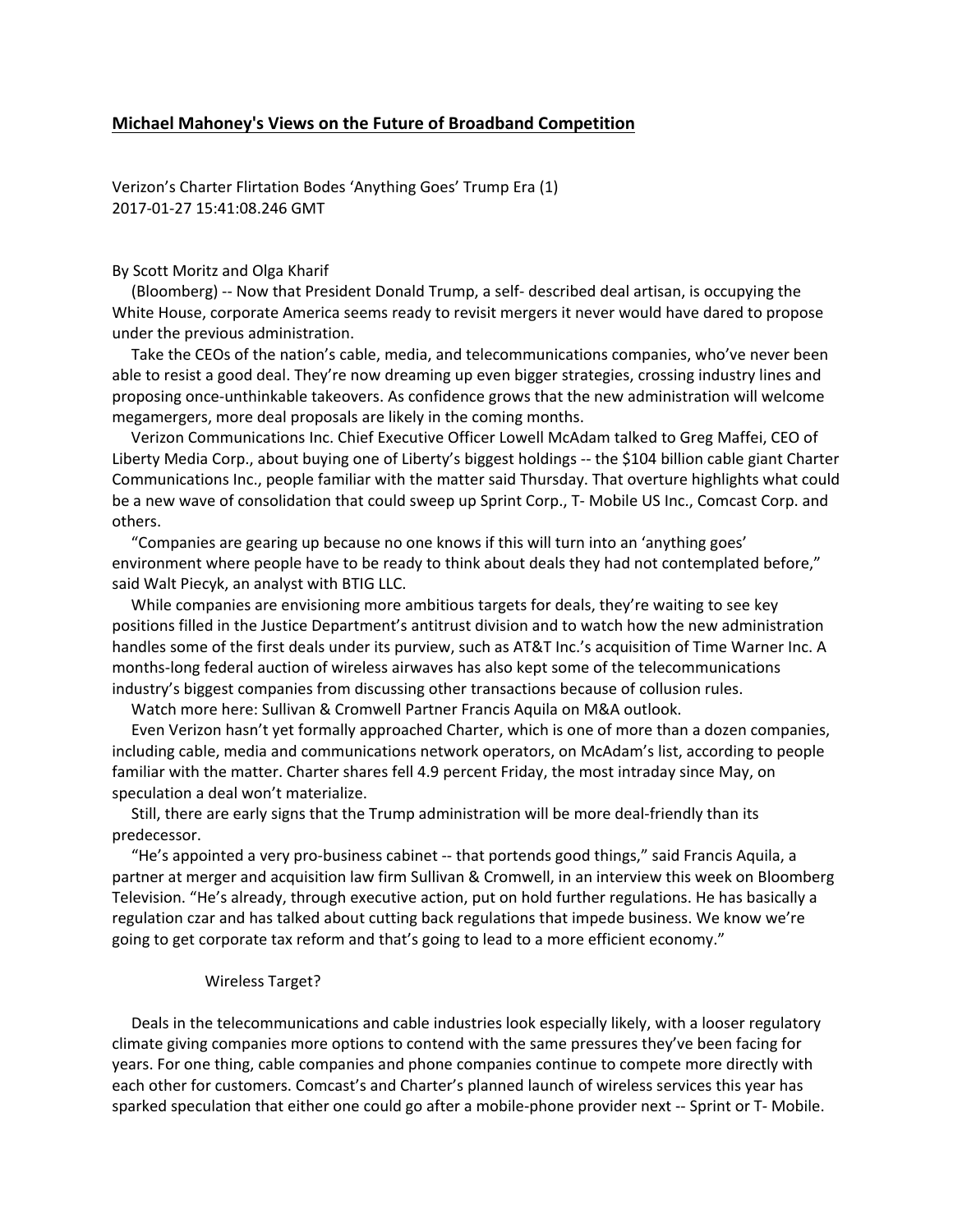"Big mergers across telecom, media, cable have been difficult in the last eight years, so companies see an opening to make a move early given that there are limited options available," said Chetan Sharma, an industry consultant.

## AT&T Deal

 Other companies will be emboldened to look even farther afield of their traditional industries if AT&T gets regulatory approval for its \$85.4 billion Time Warner deal, which combines one of the nation's largest phone, internet and TV providers with one of the largest creators of movies and TV shows.

While Trump has said he's opposed to AT&T's bid for Time Warner, it's not clear what influence he'll exert or if he's willing to stay out of the Justice Department's antitrust review, as presidents traditionally do.

 Trump's pick of Ajit Pai to head the Federal Communications Commission is one of the first signs that the old rules of the Obama administration are going to change. As an FCC commissioner since 2012, Pai was a critic of net neutrality rules that require equal treatment of all web traffic and a proponent of faster merger reviews.

 Regulators under Trump may be more willing to entertain the argument that phone and cable companies can act as competitors to Google and Facebook Inc. in markets like advertising while controlling the web giants' access to internet users. The telecommunications companies have long argued that their Silicon Valley rivals are already encroaching on their business.

Alphabet Inc.'s Google now makes phones, offers wireless service through Project Fi and is expected to launch a streaming TV service this year. Amazon.com Inc. already has a popular video streaming service, and Facebook wants to connect the world to the internet.

 "AT&T and Verizon have shifted who they view as competitors to Google, Amazon and Facebook," said Kevin Roe, an analyst with Roe Equity Research. "The new administration accelerates their impetus."

## 5G Future

 Not only has the new administration opened up M&A possibilities, there's a confluence of other prodeal conditions. For example, interest rates are still low and set to rise. And wireless companies are upgrading their infrastructure to provide fifth-generation, or 5G, services, sparking a land grab for fiber networks that they also need to handle the surge in capacity demands.

 The approach of 5G threatens to dislodge some of the giants of cable and satellite TV as wireless speeds surpass the performance of many of today's landline connections. That means wireless companies could offer phone, broadband internet and TV service to consumers without connecting a single cable to their homes.

 Companies that "own wireless spectrum have the potential to compete with any other provider with an entertainment service,"

said Michael Mahoney, senior managing director of Falcon Point Capital.

 On the other hand, wireless companies will rely on wired infrastructure, including cable companies' broadband networks, to route data traffic to support their 5G services. That's one of the reasons Charter could be attractive to Verizon. And wireless companies are motivated to find new sources of growth now that most Americans have a smartphone and a data plan.

 "All of these companies are facing their own form of disruption, and at same time slowing growth in their main businesses," Piecyk said. "At this point it causes them to think about what kind of business it's going to be five years from now."